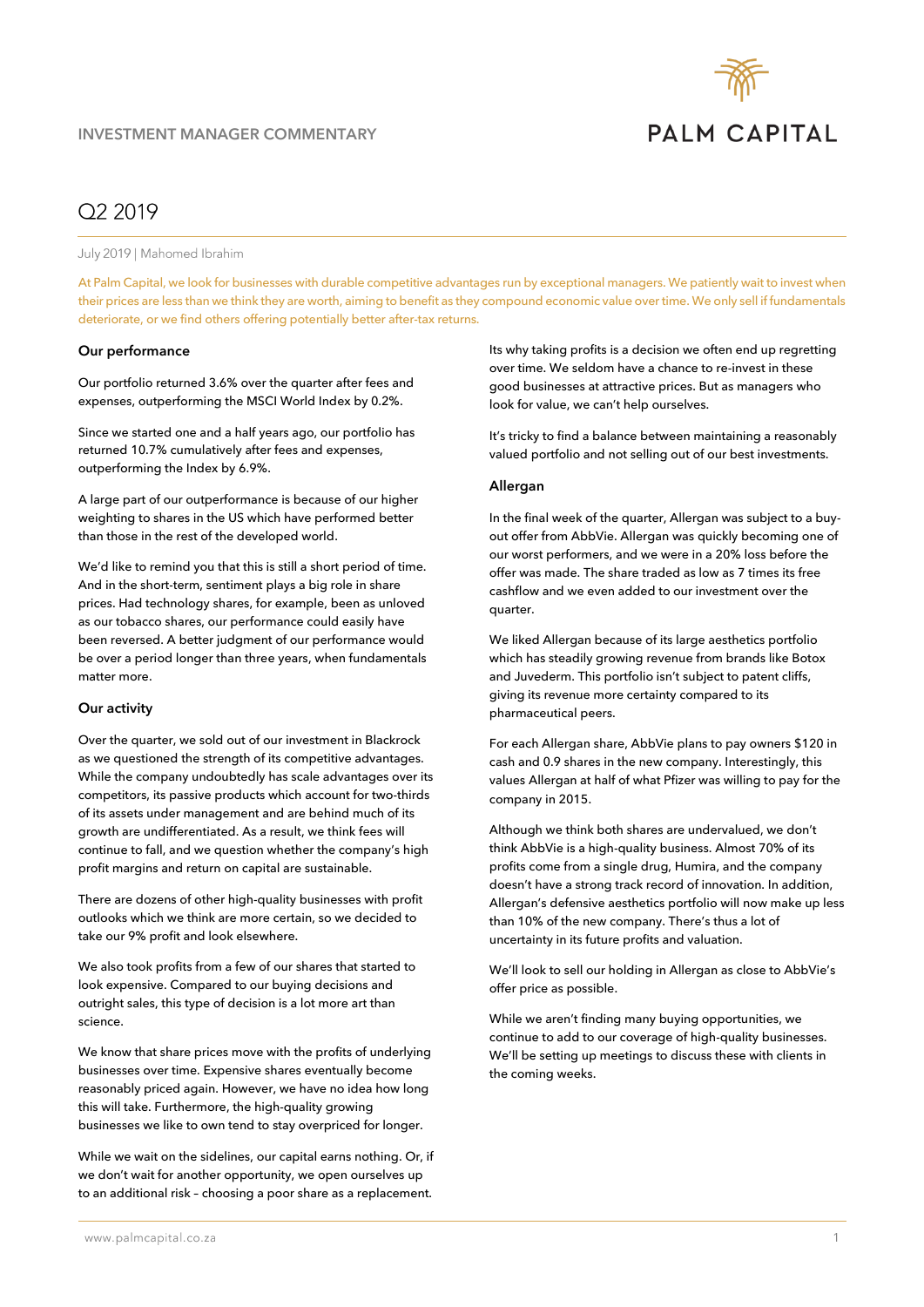## **Top 10 holdings as at 30 June 2019**

| <b>Share</b>                            | % of fund |
|-----------------------------------------|-----------|
| <b>British American Tobacco plc</b>     | 10.3%     |
| Amazon.com, Inc                         | 8.6%      |
| Allergan plc                            | 7.7%      |
| <b>Booking Holdings Inc</b>             | $6.4\%$   |
| <b>AIA Group Ltd</b>                    | 6.1%      |
| Microsoft Corp                          | 5.7%      |
| Alphabet Inc (Class C)                  | 5.6%      |
| Facebook, Inc                           | 5.0%      |
| <b>Philip Morris International Inc.</b> | 4.8%      |
| Royal Dutch Shell plc                   | 3.6%      |